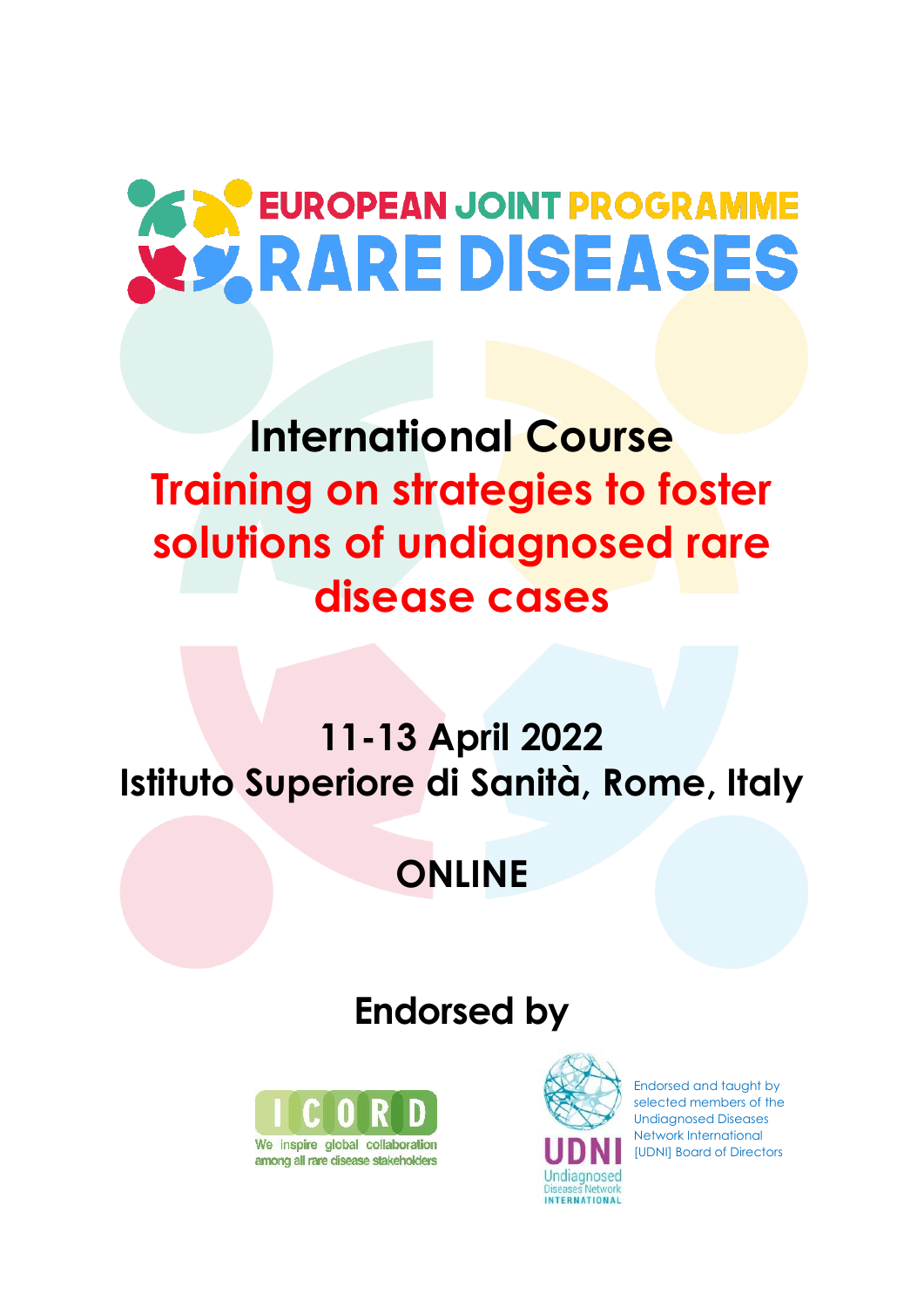### **GENERAL INFORMATION**

*Due to the force majeure situation, the international travel policies associated with COVID-19 and extraordinary measures to limit the spread of the virus, the Italian health authorities (including the Istituto Superiore di Sanità, ISS), recommend*  adopting a precaution approach and cancel the planned trips and events. In order to allow the correct progress of the planned tasks of EJP RD, ISS ensures that the *international course "Training on strategies to foster solutions of undiagnosed rare disease cases", 11-13 April 2022, ISS, Rome will be held ONLINE.*

#### **INTRODUCTION AND OBJECTIVES**

**The International Course "Training on strategies to foster solutions of undiagnosed rare disease cases"** is a part of a series of training activities proposed by the European Joint Programme on Rare Diseases (EJP RD). EJP RD is a European Commission funded project (Grant Agreement No 825575, 2019 – 2023) with the goal to create a comprehensive, sustainable ecosystem allowing a virtuous circle between research, care and medical innovation.

This course is part of the WP14 of the EJP RD, "Training on Data Management & Quality"; Task 14.3 "Training on strategies to foster solutions of undiagnosed rare disease cases". WP and Task Leader: Dr. Claudio Carta, ISS.

Course Director: Dr. Domenica Taruscio, ISS.

The Course is made up of 3 days of training organized by Istituto Superiore di Sanità (ISS) in close collaboration with EJP RD Task partners [EKUT, LBG (LBI-RUD), ACU/ACURARE, ISCIII, INSERM (AMU), FTELE, UMCG, IMAGINE, CNAG-CRG, IPCZD (CMHI).

The course is endorsed by the International Conference of Rare Diseases and Orphan Drugs, [ICORD] and is also endorsed and taught by selected members of the Undiagnosed Diseases Network International [UDNI] Board of Directors.

Several initiatives have been undertaken at national and international level for undiagnosed rare diseases aimed at identifying clinical pathways and innovative methods to reach diagnosis. This course will illustrate methodologies and tools already used internationally and will provide participants with useful examples for the resolution of undiagnosed cases.

The course will provide participants, through the presentation of sample use cases that have long eluded diagnosis, with useful tools, instruments and knowledge on novel strategies to foster solutions of undiagnosed RD cases. Moreover, the course will facilitate networking among professionals involved in undiagnosed rare conditions.

#### **LEARNING METHOD**

The course is composed of presentations held by the experts and interactive question & answer sessions between speakers and participants.

Tool demonstrations and hands-on exercises will be part of the training course as well.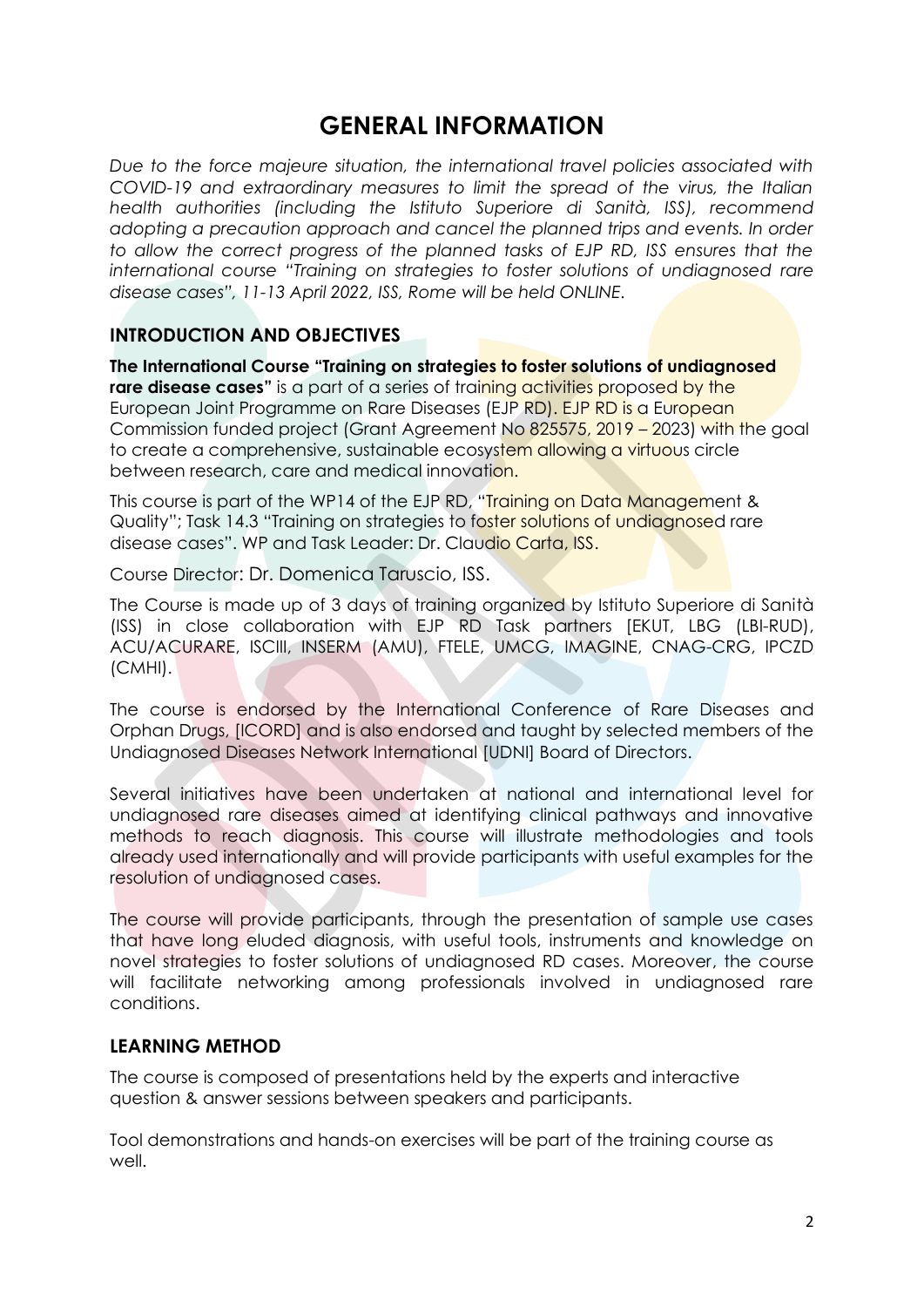#### **PARTICIPANTS AND REGISTRATION**

The training course is open to the international research community, to clinicians and to medical specialists who have experience and concrete interest in the diagnosis and research of rare diseases.

To ensure active participation and exchange with teaching staff and participants a maximum of 30 participants will be admitted to the ONLINE training course.

A selection process will be applied based on the participants' background in: genotypic and/or phenotypical identification of rare disorders; deep phenotyping; inferring variants; digital technologies in rare diseases. Priority will be given to participants involved in the European Reference Networks (ERNs) and in national and international Rare Disease Programs and Projects: Undiagnosed Diseases Network International (UDNI), Solving the Unsolved Rare Diseases (Solve-RD).

#### **REGISTRATION FORM For important updates, deadlines and for the online registration please visit the website at the following [LINK](https://www.ejprarediseases.org/event/training-on-strategies-to-foster-solutions-of-undiagnosed-rare-disease-cases-2/)**

#### **FEES AND COSTS**

The course and registration are free of charge. The course organisers will not cover expenses incurred by the participants in any case.

#### **LEARNING ASSESSMENT**

At the end of the Course participants will be asked to submit a learning assessment, based on an online multiple-choice questionnaire and a satisfaction survey.

#### **ATTENDANCE CERTIFICATES**

At the end of the course a certificate of attendance will be forwarded to the participants who attended the entire course programme. No credits of Continuing Education in Medicine will be issued.

#### **OFFICIAL LANGUAGE**

English.

#### **VENUE**

**ONLINE** 

**Important dates, deadlines, registration form, and further information, please visit the website at the following [LINK](https://www.ejprarediseases.org/event/training-on-strategies-to-foster-solutions-of-undiagnosed-rare-disease-cases-2/)**

#### **CONTACT**

If you have questions, please write to the course organiser Claudio Carta: [claudio.carta@iss.it](mailto:claudio.carta@iss.it) (in Cc [laura.cellai@iss.it\)](mailto:laura.cellai@iss.it)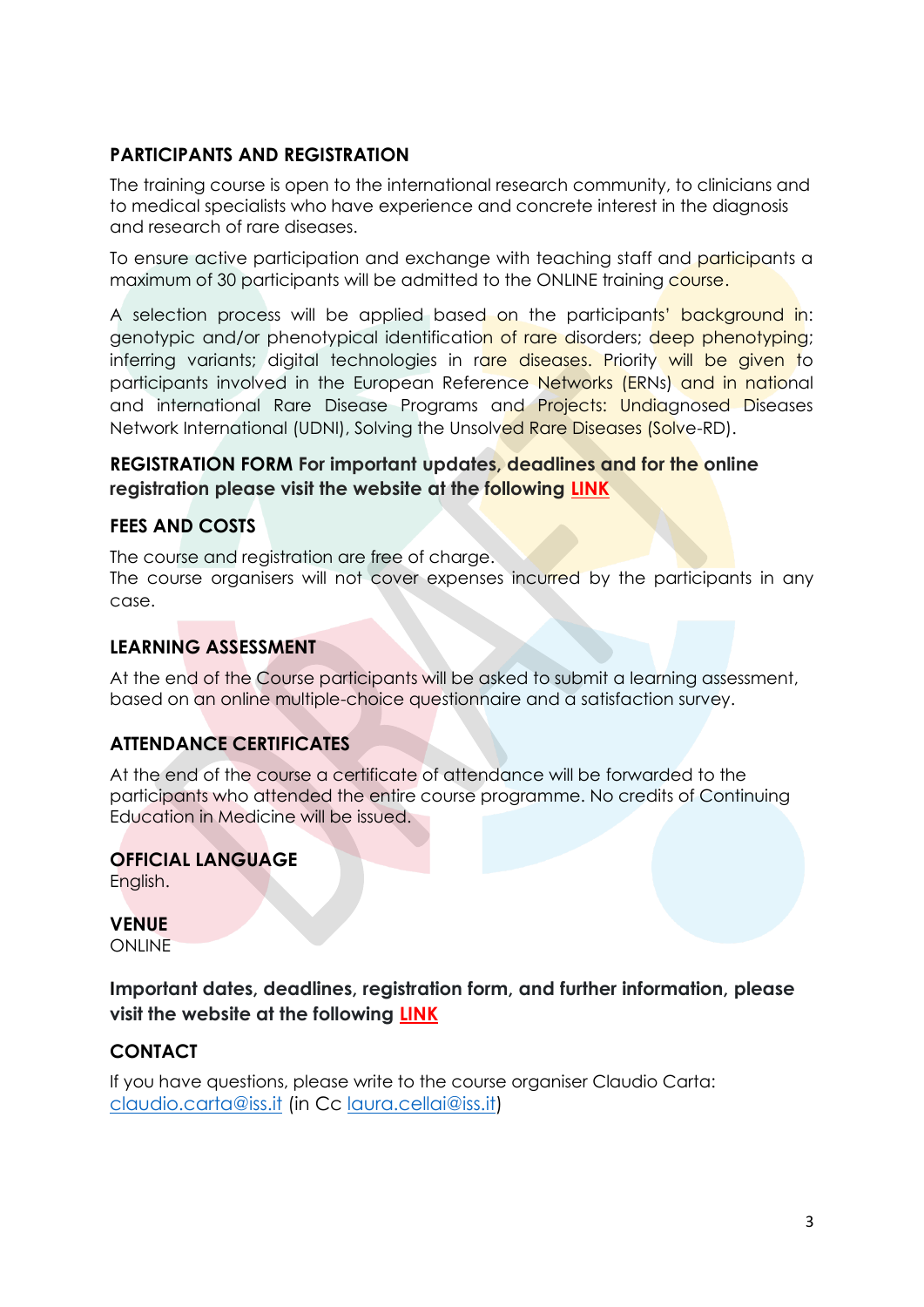### **Programme of the Course**

#### **DAY 1 (CEST TIME) April 11, 2022**

#### **Morning session**

- 09:45 Registration of the Participants
- 10:00 Welcome address

#### **Domenica Taruscio**

10:15 Overview of the European Joint Program on Rare Diseases

#### **Claudio Carta**

10:30 "Undiagnosed diseases: the family perspective"

#### **Helene & Mikk Cederroth**

10:50 Social and family impact of diagnostic delay of rare diseases: the Spain experience

#### **Juan Benito Lozano**

- 11:20 *Break*
- 11:40 Overview of Undiagnosed Diseases Network International & Italy

#### **Domenica Taruscio, Marco Salvatore**

12:10 NGS Strategies for gene discovery

#### **Silvia Deaglio**

- 12:50 Questions & Answers
- 13:00 *End of morning session*

#### **Afternoon session**

14:30 Undiagnosed /diagnosed: Use Cases part 1

#### **David Adams**

- 15:00 Questions &Answers
- 15:15 *Break*
- 15:30 Undiagnosed /diagnosed: Use Cases part 2

#### **David Adams**

- 16:00 Questions &Answers
- 16:30 *End of the day 1*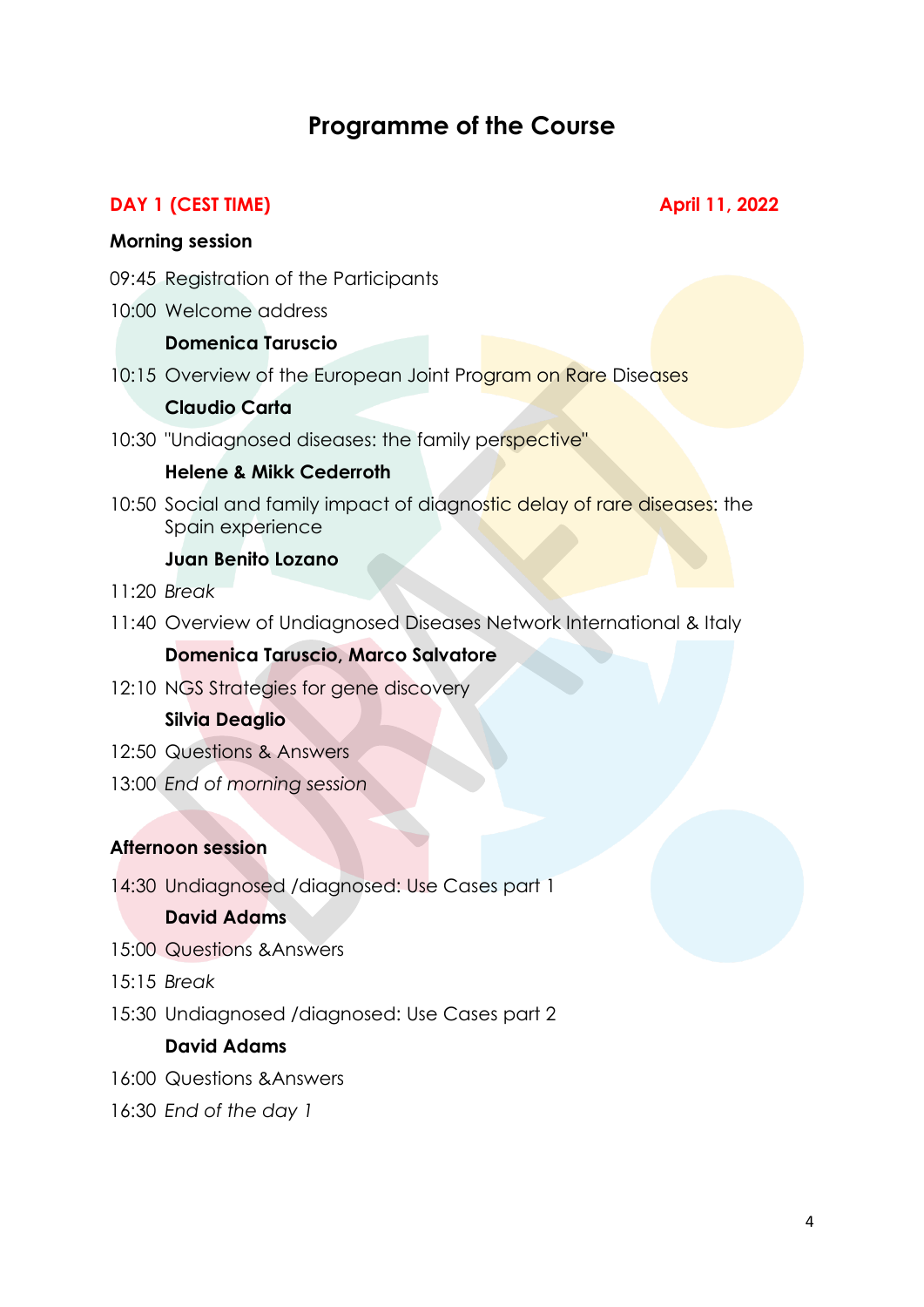#### **DAY 2 (CEST TIME) April 12, 2022**

#### **Morning session**

10:00 Use Cases from IRCCS Santa Lucia

#### **Carlo Caltagirone, Emiliano Giardina**

- 10:45 Questions & Answers
- 11:00 *Break*
- 11:15 Solved Use Cases from Instytut "Pomnik-Centrum Zdrowia Dziecka"

#### **Krystyna Chrzanowska**

- 12:00 Questions &Answers
- 12:15 The IRDIRC Diagnostic Scientific Committee

#### **Birutė Tumienė**

12:30 *End of morning session*

#### **Afternoon session**

14:00 Solve-RD, Solving the unsolved Rare Diseases

#### **Holm Graessner**

- 14:30 Questions &Answers
- 14:45 Solving RDs with the RD-Connect Genome-Phenome Analysis Platform

#### **Sergi Beltran, Steve Laurie**

- 15:15 Hands-on exercise
- 16:00 *End of the day 2*

#### **DAY 3 (CEST TIME) April 13, 2022**

#### **Morning session**

10:00 Use Cases from Aix Marseille Université

#### **Christophe Béroud**

- 10:45 Questions &Answers
- 11:00 *Break*
- 11:15 Long read sequencing

#### **Alexander Hoischen**

- 12:00 Questions &Answers
- 12:30 *End of morning session*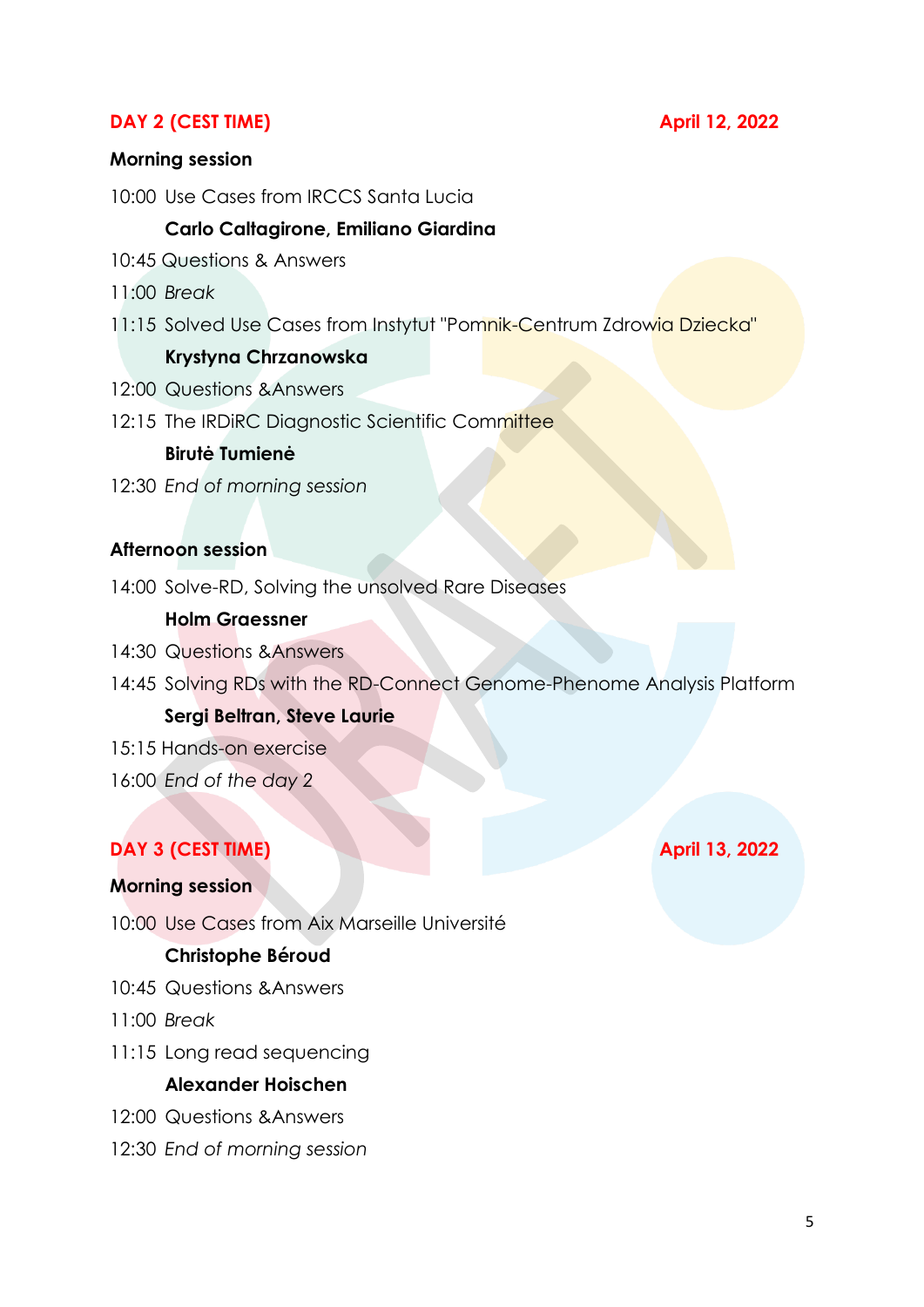#### **Afternoon session**

14:00 "Functional Models"

#### **Kaya Bilguvar**

- 14:45 Questions & Answers
- 15:00 *Break*
- 15:15 Genomic Data Analysis and Deep Learning

#### **Julien Gagneur and Holger Prokisch**

- 16:00 Questions &Answers
- 16:15 Learning assessment and satisfaction survey
- 16:30 Concluding remarks

#### **Domenica Taruscio, Claudio Carta**

16:45 *End of the Course*

#### **SPEAKERS**

**David Adams,** National Institutes of Health, NIH, Bethesda, MD, USA

**Sergi Beltran,** Centre Nacional d'Anàlisi Genòmica, CNAG-CRG, Barcelona, Spain

**Juan Benito Lozano,** Instituto de Investigación de Enfermedades Raras, ISCIII - Instituto de Salud Carlos III, Madrid, Spain

**Christophe Béroud,** Human Genetics of Aix-Marseille University, AMU, Marseille, France

**Kaya Bilguvar,** Department of Genetics, School of Medicine, Yale University, New Haven, CT, USA

**Carlo Caltagirone,** IRCCS Santa Lucia Foundation, Department of Clinical and Behavioral Neurology**,** Rome, Italy

**Claudio Carta,** National Centre for Rare Diseases, Rome, Italy

**Helene Cederroth,** Wilhelm Foundation, Stockholm, Sweden

**Mikk Cederroth,** Wilhelm Foundation, Stockholm, Sweden

**Krystyna Chrzanowska,** Department of Medical Genetics, The Children's Memorial Health Institute, Warsaw, Poland

**Silvia Deaglio,** Department of Medical Sciences, University of Turin, Turin, Italy

**Julien Gagneur,** Department of Informatics, Technical University of Munich, Garching, Germany